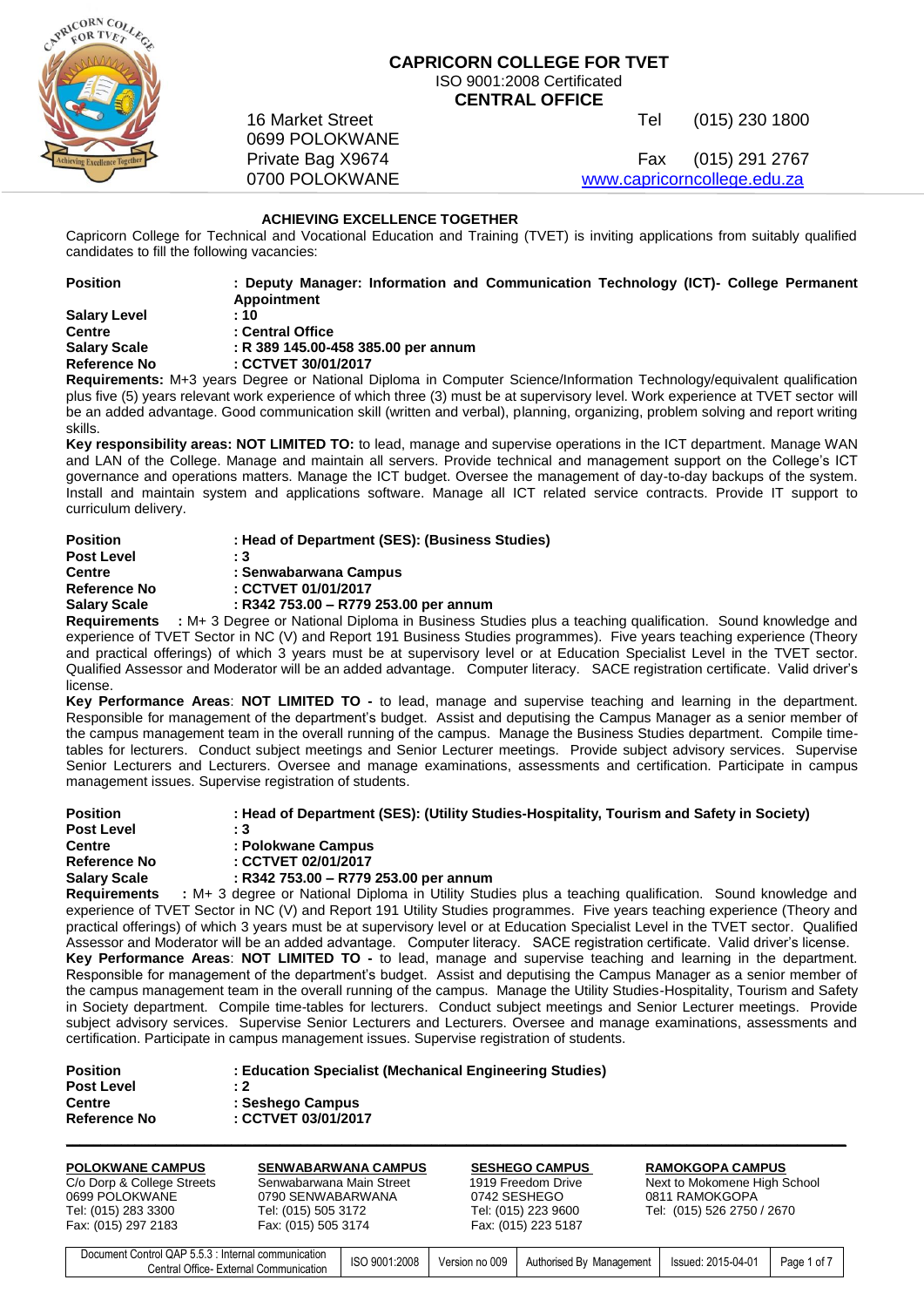## **Salary Scale : R287 856.00 – R719 643.00 per annum**

**Requirements:** M+3 years Degree or National Diploma in Mechanical Engineering Studies plus a teaching qualification. . Minimum of three years teaching experience in the TVET Sector. Assessor & Moderator and/or Trade test certificates will be a strong recommendation. Valid driver's licence. Computer literacy. SACE registration certificate.

**Key Performance areas: NOT LIMITED TO:** Supervise and manage teaching and learning in the department. Act as custodian of the Mechanical Engineering workshop. Must be able to teach at least four subjects in Mechanical Engineering Studies. Manage and supervise enrolments, examinations and assessments in the department. Plan, manage, facilitate and coordinate teaching and learning in the department. Perform administrative duties for the department.

| <b>Position</b>     | : Education Specialist (Electrical Engineering Studies) |  |  |
|---------------------|---------------------------------------------------------|--|--|
| <b>Post Level</b>   | : 2                                                     |  |  |
| <b>Centre</b>       | : Seshego Campus                                        |  |  |
| Reference No        | : CCTVET 04/01/2017                                     |  |  |
| <b>Salary Scale</b> | : R287 856.00 - R719 643.00 per annum                   |  |  |
|                     |                                                         |  |  |

**Requirements:** M+3 years Degree or National Diploma in Electrical Engineering Studies plus a teaching qualification. Minimum of three years teaching experience in the TVET Sector. Assessor & Moderator and/or Trade test certificates will be a strong recommendation. Valid driver's licence. Computer literacy. SACE registration certificate.

**Key Performance areas: NOT LIMITED TO:** Supervise and manage teaching and learning in the department. Act as custodian of the Electrical Engineering workshop. Must be able to teach at least four subjects in Electrical Engineering Studies. Manage and supervise enrolments, examinations and assessments in the department. Plan, manage, facilitate and coordinate teaching and learning in the department. Perform administrative duties for the department

| <b>Position</b>     | : Education Specialist (Engineering Studies) |
|---------------------|----------------------------------------------|
| <b>Post Level</b>   | : 2                                          |
| <b>Centre</b>       | : Ramokgopa Campus                           |
| <b>Reference No</b> | : CCTVET 05/01/2017                          |
| <b>Salary Scale</b> | : R287 856.00 - R719 643.00 per annum        |
|                     | .                                            |

**Requirements:** M+3 years Degree or National Diploma in (any) Engineering Studies plus a teaching qualification. Minimum of three years teaching experience in the TVET Sector. Assessor & Moderator and/or Trade test certificates will be a strong recommendation. Valid driver's licence. Computer literacy. SACE registration certificate.

**Key Performance areas: NOT LIMITED TO:** Supervise and manage teaching and learning in the department. Act as custodian of the Mechanical workshop. Must be able to teach at least four subjects in Engineering Studies. Manage and supervise enrolments, examinations and assessments in the department. Plan, manage, facilitate and coordinate teaching and learning in the department. Perform administrative duties for the department.

| <b>Position</b>     | : Education Specialist (Examination Officer) |
|---------------------|----------------------------------------------|
| <b>Post Level</b>   | $\cdot$ 2                                    |
| <b>Centre</b>       | : Ramokgopa Campus                           |
| Reference No        | : CCTVET 06/01/2017                          |
| <b>Salary Scale</b> | : R287 856.00 - R719 643.00 per annum        |

**Requirements**: M+3 years Degree or National Diploma which includes education as a qualification. Three years teaching experience in the TVET sector. Sound knowledge of legislation regulating examinations and assessments. Computer literacy. Knowledge of students' data system (COLTECH/DB2000/ITS). A valid driver's license. Sound knowledge of time-tabling, moderator and assessor certificates will be added advantage. Registered with SACE

**Key Performance areas: NOT LIMITED TO:** Ensure proper registration of students as per predetermined time frames. Ensure proper processing and capturing of students attendance, examination entries, tests and term marks. Manage uploading of results, processing of reports on analysis of performance and the issuing of individual results, certificates and reports for students. Exercise control over all functions and personnel under his/her supervision. Facilitation of EMIS within the campus.

| <b>Position</b>          | : Environmental Health and Safety Officer- Hygienist (Permanent College Appointment)                                     |
|--------------------------|--------------------------------------------------------------------------------------------------------------------------|
| <b>Salary Level</b>      | : 8                                                                                                                      |
| <b>Name of Component</b> | : Finance: Infrastructure                                                                                                |
| <b>Centre</b>            | : Central Office                                                                                                         |
| Reference No             | : CCTVET 07/01/2017                                                                                                      |
| <b>Salary Scale</b>      | : R 262 272.00-R308 942.00 per annum                                                                                     |
|                          | <b>Requirements:</b> Matric +3 year Degree or National Diploma in Environmental Management/Science or relevant qualifica |

**Requirements**: Matric +3 year Degree or National Diploma in Environmental Management/ Science or relevant qualification. A minimum of five (5) years' experience in the field of Occupational Safety, Health and Environment. Knowledge of prescripts and general legislation relating to Health and Safety. Good interpersonal and communication skills (verbal and written), high level investigative skills, report writing skills and planning ability, computer literacy (including Excel, Word, Access and PowerPoint) .Ability to liaise with internal and external bodies. A valid driver's license. Registration with HPCSA.

**Key performance Areas**: **NOT LMITED TO;** Manage and administer Health and Safety compliance issues at the College. Ensuring adherence to safety and health standards in accordance with OHSACT and COIDA. Carry out the following: health surveillance of premises, surveillance and prevention of communicable diseases, environments pollution control, food safety management. Conduct Hazard Identification and Risk Assessment (HIRA) across the college, conduct incident investigation

| <b>POLOKWANE CAMPUS</b><br>C/o Dorp & College Streets<br>0699 POLOKWANE<br>Tel: (015) 283 3300<br>Fax: (015) 297 2183 | <b>SENWABARWANA CAMPUS</b><br>Senwabarwana Main Street<br>0790 SENWABARWANA<br>Tel: (015) 505 3172<br>Fax: (015) 505 3174 |               |                | <b>SESHEGO CAMPUS</b><br>1919 Freedom Drive<br>0742 SESHEGO<br>Tel: (015) 223 9600<br>Fax: (015) 223 5187 | <b>RAMOKGOPA CAMPUS</b><br>Next to Mokomene High School<br>0811 RAMOKGOPA<br>Tel: (015) 526 2750 / 2670 |             |
|-----------------------------------------------------------------------------------------------------------------------|---------------------------------------------------------------------------------------------------------------------------|---------------|----------------|-----------------------------------------------------------------------------------------------------------|---------------------------------------------------------------------------------------------------------|-------------|
| Document Control QAP 5.5.3 : Internal communication                                                                   | Central Office- External Communication                                                                                    | ISO 9001:2008 | Version no 009 | Authorised By Management                                                                                  | Issued: 2015-04-01                                                                                      | Page 2 of 7 |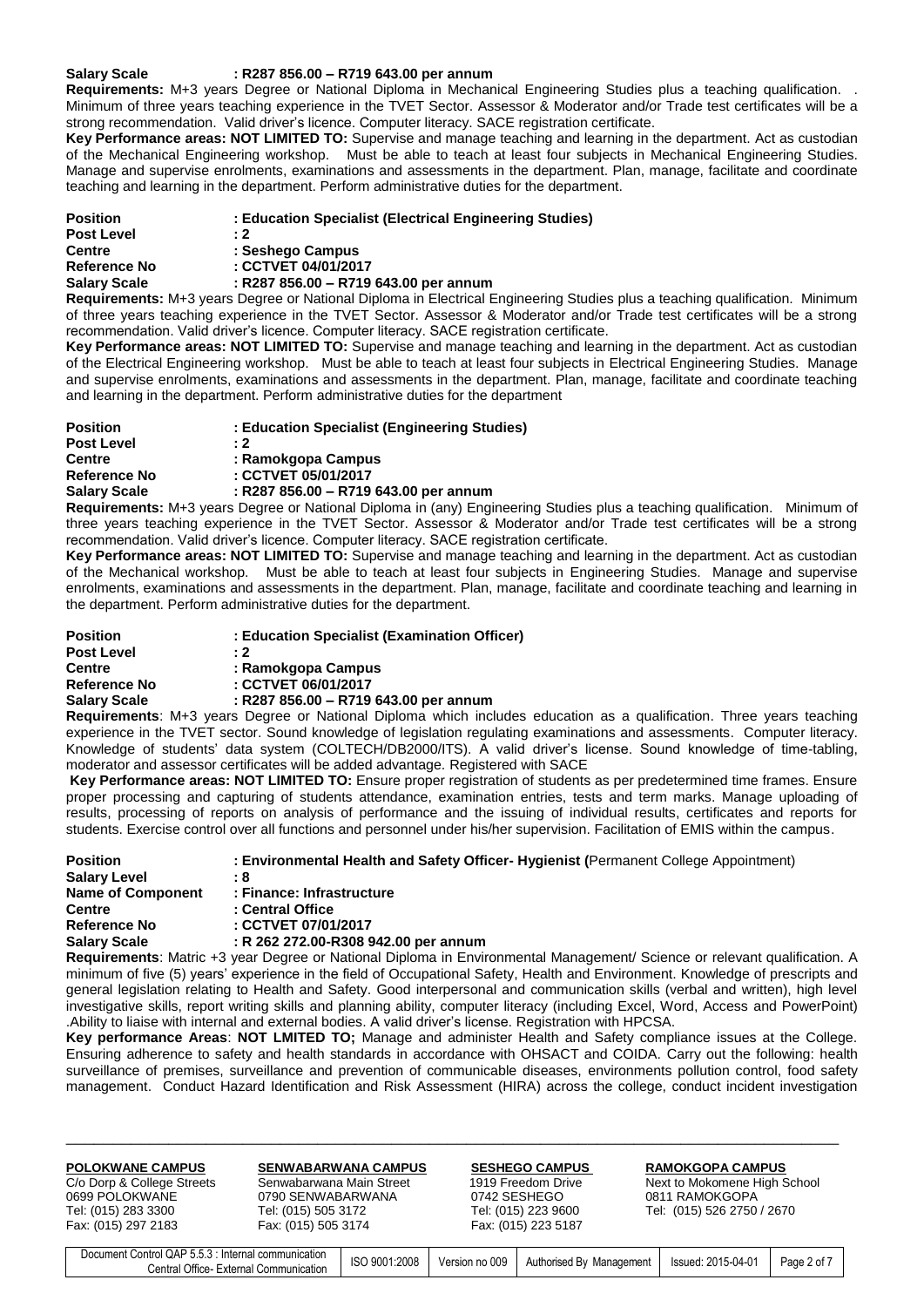and generate reports, conduct Health and Safety workshops for college staff, compile weekly, monthly, quarterly and annual health and safety statistics and reports.

| <b>Position</b>          | : Senior Admin Officer (Campus Administration Head) X2 posts                                   |
|--------------------------|------------------------------------------------------------------------------------------------|
| <b>Salary Level</b>      | : 8                                                                                            |
| <b>Name of Component</b> | : Campus Administration                                                                        |
| <b>Centre</b>            | : Senwabarwana and Ramokgopa Campuses                                                          |
| Reference No             | : CCTVET 08/01/2017Senwabarwana and CCTVET 09/01/2017 Ramokgopa                                |
| <b>Salary Scale</b>      | : R262 272.00 - R308 942.00 per annum                                                          |
| <b>Poquiromonte</b>      | $\cdot$ M+3 years Degree or National Diploma in Administration/Office Administration or relev- |

**Requirements :** M+3 years Degree or National Diploma in Administration/Office Administration or relevant qualification in general management. At least five years working experience in the TVET Sector of which three years must be at the supervisory level. A valid driver's license. Knowledge and experience in working with students' database system will be a<br>recommendation (Coltech/DB200/ITS or any related students data software). Good communication, proble recommendation (Coltech/DB200/ITS or any related students data software). report writing skills. Sound knowledge of CET Act 16 of 2006, as amended.

**Key Performance Areas**:**NOT LIMITED TO:** to lead, manage and supervise all administration functions at the campus. Supervise Support Staff at the campus. Participate in the campus budgeting, planning and administration processes. Ensure that all financial administration policies are adhered to. Ensure that campus buildings and grounds are maintained. Liaise with suppliers on procured services. Assists with the management of campus budget and update the commitment register.

| <b>Position</b>          | : Senior State Accountant (Stores)    |
|--------------------------|---------------------------------------|
| <b>Salary Level</b>      | : 8                                   |
| <b>Name of Component</b> | : Corporate Services                  |
| <b>Centre</b>            | : Central Office                      |
| Reference No             | : CCTVET 10/01/2017                   |
| <b>Salary Scale</b>      | : R262 272.00 - R308 942.00 per annum |
|                          | .                                     |

**Requirements :** M+3 years Degree or National Diploma in Logistics/ Business Administration or Supply Chain Management or relevant qualification in stores management. At least five years working experience in a public institution of which three years should be at supervisory level. A valid driver's license. Good communication, problem solving and writing skills. Software knowledge in logistics and transport management will be an added advantage. Sound knowledge of relevant legislature environment (Including PFMA, Treasury Regulations, DORA, etc.)

**Key Performance Areas**: **NOT LIMITED TO:** to lead, manage and supervise all logistics and distribution functions of college. Keep track of quality, quantity, stock levels and deliveries. Directing, optimizing and coordination full order cycle. Liaise and negotiate with end users and suppliers. Conduct stock taking. Organize the storage and distribution of goods. Manage staff. Implement health and safety procedures.

| <b>Position</b>          | : Senior Provisioning Admin Officer (Auxiliary Services)         |
|--------------------------|------------------------------------------------------------------|
| <b>Salary Level</b>      | : 8                                                              |
| <b>Name of Component</b> | : Corporate Services                                             |
| <b>Centre</b>            | : Central Office                                                 |
| <b>Reference No</b>      | : CCTVET 11/01/2017                                              |
| <b>Salary Scale</b>      | : R262 272.00 - R308 942.00 per annum                            |
| <b>Demolusion and a</b>  | . M.O. usara Desusa su National Diploma in Desaude Management an |

**Requirements :** M+3 years Degree or National Diploma in Records Management and/or Administration and/or Transport and Logistics/Business Management or equivalent qualification. At least five years working experience of which three years must be at supervisory level. A valid driver's license. A qualification and knowledge of software in fleet management will be added advantage. Computer literacy. Good communication, problem solving and writing skills.

**Key Performance Areas**: **NOT LIMITED TO:** to lead, manage and supervise all functions in Auxiliary services (Fleet, Registry, Reception and cleaning services etc.). Supervise Staff. Implement health and safety procedures.

| <b>Position</b>          | : Senior State Accountant (Income and Budget) |
|--------------------------|-----------------------------------------------|
| <b>Salary Level</b>      | :8                                            |
| <b>Name of Component</b> | : Financial Management                        |
| <b>Centre</b>            | : Central Office                              |
| <b>Reference No</b>      | : CCTVET 12/01/2017                           |
| <b>Salary Scale</b>      | : R262 272.00 - R308 942.00 per annum         |
|                          |                                               |

**Requirements:** M+3 years Degree or National Diploma in Accounting/Financial Management. Five (5) years' experience in income and budget management of which three years must be at supervisory level. Sound knowledge of relevant legislation which includes PFMA, Treasury Regulations, DORA, etc. Good communication, organization and supervisory skills. Ability to develop strategic plans. Ability to work independently and in a team under extreme pressure in a demanding environment. Ability to resolve problems, have a sense of responsibility, initiative, and creativity, be objective and demonstrate good work ethics as well as be service orientated towards Batho-Pele principals. A valid driver's license. Proven computer literacy, including advanced MS word, Excel and Power Point. Knowledge of management of institutional budgets.

**Key Performance Areas**: **NOT LIMITED TO:** Develop, review and ensure proper implementation of appropriate policies and procedures.Monitor income to ensure alignment with approved budget and cash flow projections. Compile annual budget. Compile monthly income reports. Monitor and ensuring that bank reconciliations are done monthly. Manage investments. Coordinate collection of student fees and other revenues. Manage debtors. Apply budget control measures. Supervise staff.

| <b>POLOKWANE CAMPUS</b><br>C/o Dorp & College Streets<br>0699 POLOKWANE<br>Tel: (015) 283 3300<br>Fax: (015) 297 2183 | <b>SENWABARWANA CAMPUS</b><br>Senwabarwana Main Street<br>0790 SENWABARWANA<br>Tel: (015) 505 3172<br>Fax: (015) 505 3174 |               | 0742 SESHEGO   | <b>SESHEGO CAMPUS</b><br>1919 Freedom Drive<br>Tel: (015) 223 9600<br>Fax: (015) 223 5187 | <b>RAMOKGOPA CAMPUS</b><br>Next to Mokomene High School<br>0811 RAMOKGOPA<br>Tel: (015) 526 2750 / 2670 |             |
|-----------------------------------------------------------------------------------------------------------------------|---------------------------------------------------------------------------------------------------------------------------|---------------|----------------|-------------------------------------------------------------------------------------------|---------------------------------------------------------------------------------------------------------|-------------|
| Document Control QAP 5.5.3 : Internal communication                                                                   | Central Office- External Communication                                                                                    | ISO 9001:2008 | Version no 009 | Authorised By Management                                                                  | Issued: 2015-04-01                                                                                      | Page 3 of 7 |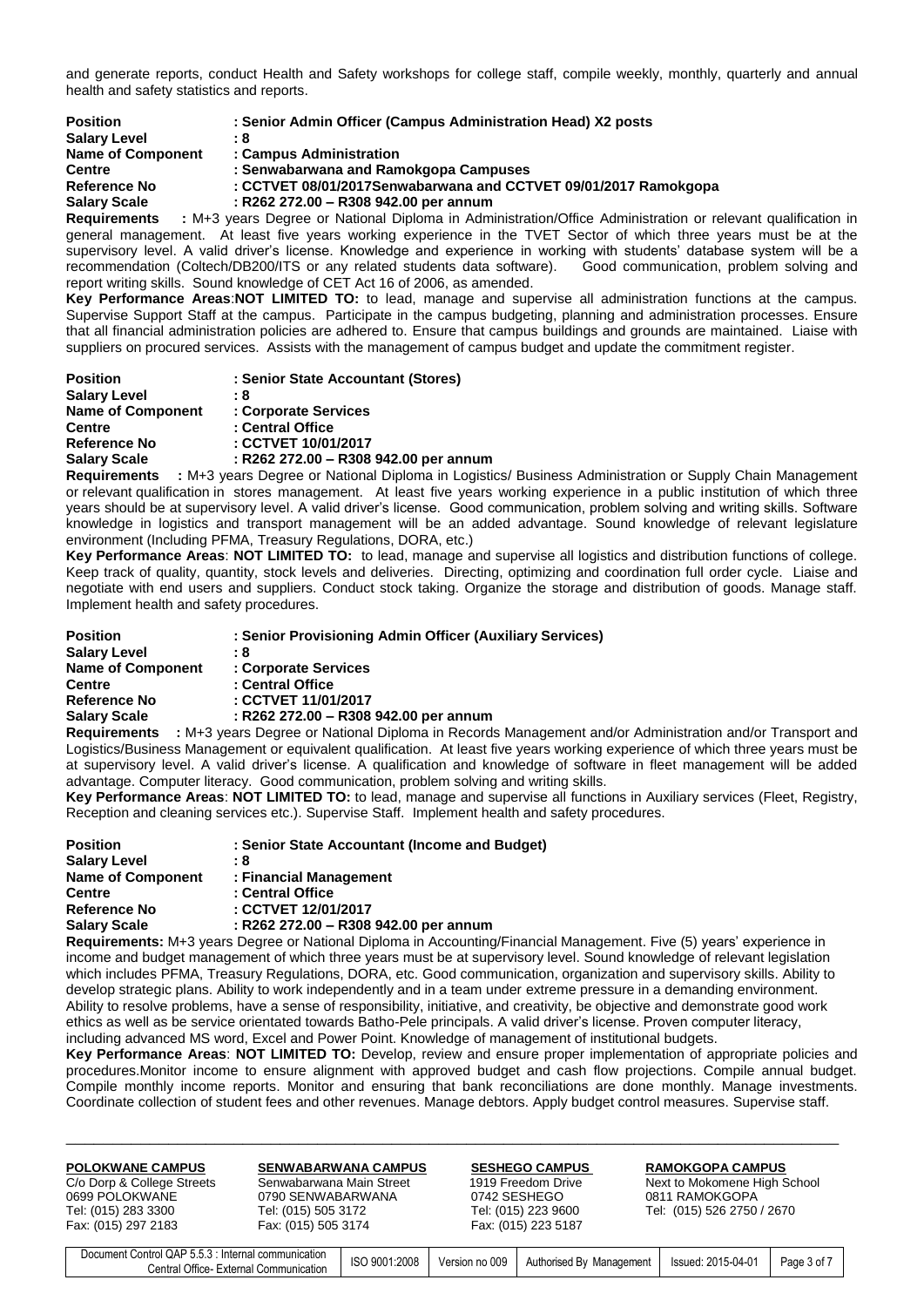| <b>Position</b>     | : Permanent lecturer (Office Administration) x 2 Posts                                                                           |
|---------------------|----------------------------------------------------------------------------------------------------------------------------------|
| <b>Post Level</b>   | :1                                                                                                                               |
| <b>Centre</b>       | : Senwabarwana Campus and Polokwane Campuses                                                                                     |
| <b>Reference No</b> | : CCTVET 13/01/2017 Senwabarwana Campus and CCTVET 14/01/2017 Polokwane Campus                                                   |
| <b>Salary Scale</b> | : R173 130.00 – R386 232.00 per annum                                                                                            |
|                     | <b>Requirements:</b> M+3 years Degree or National Diploma in Business Studies or Equivalent qualification which includes teachin |

**Requirements**: M+3 years Degree or National Diploma in Business Studies or Equivalent qualification which includes teaching as a qualification. Information processing and/or Office Data Processing are a requirement. Registration with SACE. Key Performance areas: NOT LIMITED TO - Undertake all teaching and learning functions relating to Office Data Processing,

Office Practice, Personal Assistant, Business Practice and New Venture Creation L2-L4 in National Certificate Vocational (NC(V) and relevant subjects in Report 191(NATED) programmes. Perform relevant administrative duties and assist with extracurricular activities.

| <b>Position</b>     | : Permanent Lecturer (Civil Engineering) |
|---------------------|------------------------------------------|
| <b>Post Level</b>   | : 1                                      |
| <b>Centre</b>       | : Ramokgopa Campus                       |
| Reference No        | : CCTVET 15/01/2017 Ramokgopa Campus     |
| <b>Salary Scale</b> | : R173 130.00 - R386 232.00 per annum    |
|                     |                                          |

**Requirements:** M+3 years Degree or National Diploma in Civil Engineering (Carpentry) which includes teaching as a qualification. Trade certificate in Carpentry will be an added advantage. Registration with SACE.

**Key Performance areas: NOT LIMITED TO -** Undertake all teaching and learning functions relating to Building Drawing N1- N3, Building & Structural Construction N4-N6 and Carpentry Theory N1-N3 subject in Report 191/NATED programmes. Perform relevant administrative duties and assist with extra-curricular activities.

| <b>Position</b>     | : Permanent Lecturer (Civil Engineering)                        |
|---------------------|-----------------------------------------------------------------|
| Post Level          | : 1                                                             |
| Centre              | : Ramokgopa Campus                                              |
| <b>Reference No</b> | : CCTVET 16/01/2017 Ramokgopa Campus                            |
| Salary Scale        | : R173 130.00 - R386 232.00 per annum                           |
|                     | Besuisamente: Mi? voore Dessee es Netional Dipleme in Civil Eng |

**Requirements:** M+3 years Degree or National Diploma in Civil Engineering (Bricklaying) which includes teaching as a qualification. Trade certificate in Bricklaying will be an added advantage. Registration with SACE.

**Key Performance areas: NOT LIMITED TO -** Undertake all teaching and learning functions relating to Building Drawing N1- N3, Building & Structural Survey N4-N6 and Bricklaying Theory N1-N3 subject in Report 191/ NATED programmes. Perform relevant administrative duties and assist with extra-curricular activities.

| <b>Position</b>     | : Permanent Lecturer (Mechatronics) (Re-Advert) |
|---------------------|-------------------------------------------------|
| <b>Post Level</b>   | : 1                                             |
| <b>Centre</b>       | : Polokwane Campus                              |
| Reference No        | : CCTVET 17/01/2017                             |
| <b>Salary Scale</b> | : R173 130.00 - R386 232.00 per annum           |
|                     |                                                 |

**Requirements:** M+3 years Degree or National Diploma as Mechatronic Mechanician/Technician /Technologist, as or in least two of the following sub-fields; Electrician, Electronics (signals), Millwright or IT specialist. Teaching qualification will be an added advantage. Must be able to teach the following subjects: Mechatronics system, Stored programme system, Machine Manufacturing/Computer Integrated manufacturing and Electro technology. Assessor & Moderator will be an added advantage Registration with SACE will be an added advantage.

**Key Performance areas: NOT LIMITED TO:** Undertake all teaching and learning functions relating to Mechatronics subjects in National Certificate Vocational (NC (V) programmes L 2- L4. Perform relevant administrative duties and assist with extracurricular activities.

| : Permanent Lecturer (ITC) X2 Posts   |
|---------------------------------------|
| : Polokwane Campus                    |
| : CCTVET 18/01/2017                   |
| : R173 130.00 - R386 232.00 per annum |
|                                       |

**Requirements:** M+3 years Degree or National Diploma qualification in IT, software development or equivalent. Teaching qualification, NCV training, qualified Assessor and moderator will be an added advantage. Registration with SACE.

**Key performance areas: NOT LIMITED TO:** Undertake all teaching and learning functions relating to Information Systems, System Development, Computer Hardware and Software, System Analysis, Data Communication and Networking, Computer programming (VB-Net) and Multimedia Basic at level 2 to 4. Perform relevant administrative duties and assist with extracurricular activities.

| <b>Position</b>   | : Permanent lecturer (Life Orientation) x4 posts        |
|-------------------|---------------------------------------------------------|
| <b>Post Level</b> | - 1                                                     |
| Centre            | : Seshego Campus x2 Posts and Polokwane Campus x2 Posts |

| <b>POLOKWANE CAMPUS</b><br>C/o Dorp & College Streets<br>0699 POLOKWANE<br>Tel: (015) 283 3300<br>Fax: (015) 297 2183 | <b>SENWABARWANA CAMPUS</b><br>Senwabarwana Main Street<br>0790 SENWABARWANA<br>Tel: (015) 505 3172<br>Fax: (015) 505 3174 |               |                | <b>SESHEGO CAMPUS</b><br>1919 Freedom Drive<br>0742 SESHEGO<br>Tel: (015) 223 9600<br>Fax: (015) 223 5187 | <b>RAMOKGOPA CAMPUS</b><br>Next to Mokomene High School<br>0811 RAMOKGOPA<br>Tel: (015) 526 2750 / 2670 |             |
|-----------------------------------------------------------------------------------------------------------------------|---------------------------------------------------------------------------------------------------------------------------|---------------|----------------|-----------------------------------------------------------------------------------------------------------|---------------------------------------------------------------------------------------------------------|-------------|
| Document Control QAP 5.5.3 : Internal communication<br>Central Office- External Communication                         |                                                                                                                           | ISO 9001:2008 | Version no 009 | Authorised By Management                                                                                  | Issued: 2015-04-01                                                                                      | Page 4 of 7 |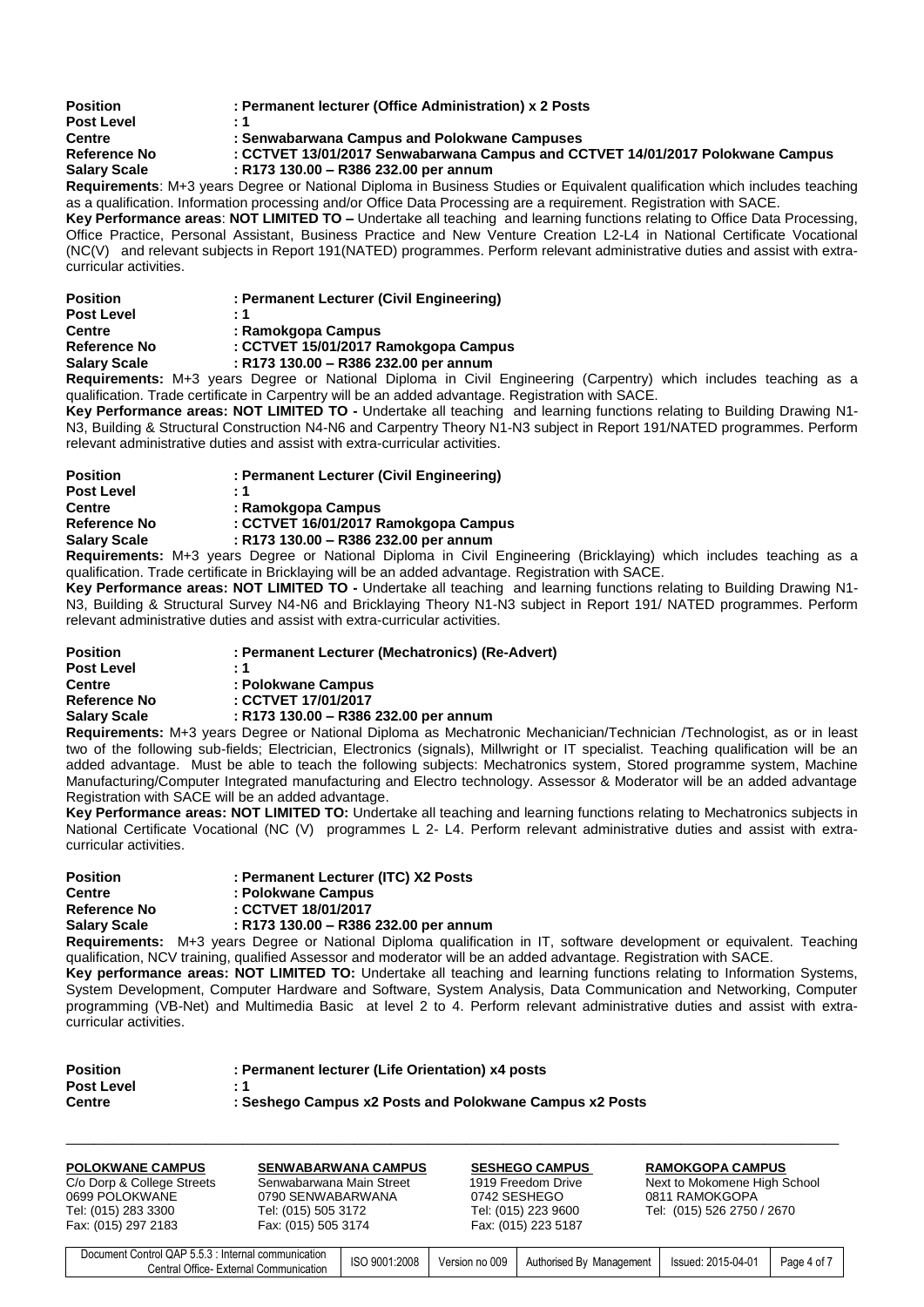# **Reference No : CCTVET 19/01/2017 Seshego Campus and CCTVET 20/01/2017 Polokwane Campus Salary Scale : R173 130.00 – R386 232.00 per annum**

**Requirements:** M+3 years Degree or National Diploma in the relevant field which includes teaching as a qualification. ICDL qualification will be an added advantage. Registration with SACE.

**Key Performance areas: NOT LIMITED TO -** Undertake all teaching and learning functions relating to Life Orientation curriculum components in the National Certificate Vocational (NC (V) L2-L4 programme (MS Word, MS PowerPoint, Microsoft Access and Microsoft Excel). Microsoft Office version 2010. Perform relevant administrative duties and assist with extracurricular activities.

| <b>Position</b>     | : Permanent lecturer (Education and Development)                                  |
|---------------------|-----------------------------------------------------------------------------------|
| <b>Post Level</b>   | : 1                                                                               |
| <b>Centre</b>       | : Seshego Campus                                                                  |
| <b>Reference No</b> | : CCTVET 21/01/2017                                                               |
| <b>Salary Scale</b> | : R173 130.00 - R386 232.00 per annum                                             |
|                     | Beautinements: M.O.Vesin, Beauer on Nettenel Binleme in Feil: Ohildhead Beurlann. |

**Requirements:** M+3 Years Degree or National Diploma in Early Childhood Development (ECD) which includes teaching as a qualification. Registration with SACE.

**Key Performance areas: NOT LIMITED TO:** Undertake all teaching and learning functions relating to Art and Science of Teaching L2 – L4; Human and Social Development L2 – L4; Learning Psychology L2 – L4 Early Childhood Development L2 – L4 in Report 191(NATED) programme. Perform relevant administrative duties and assist with extra-curricular activities.

| <b>Position</b>     | : Permanent Lecturer (Mathematics) 3 Posts                                                                      |
|---------------------|-----------------------------------------------------------------------------------------------------------------|
| <b>Post Level</b>   | : 1                                                                                                             |
| <b>Centre</b>       | : Seshego Campus.                                                                                               |
| Reference No        | : CCTVET 22/01/2017                                                                                             |
| <b>Salary Scale</b> | $:$ R173 130.00 – R386 232.00 per annum                                                                         |
|                     | Requirements: M1.2 years Degree or National Diploma which includes togething as a qualification with Mathematic |

**Requirements:** M+3 years Degree or National Diploma which includes teaching as a qualification with Mathematics as a major subject. Registration with SACE.

**Key Performance areas: NOT LIMITED TO:** Undertake all teaching and learning functions relating to Mathematics in National Certificate Vocational (NC (V) L 2- L4 and Report 191(NATED) programmes. Perform relevant administrative duties and assist with extra-curricular activities.

| <b>Position</b>     | : Permanent Lecturer (Mechanical Engineering)                                                  |
|---------------------|------------------------------------------------------------------------------------------------|
| <b>Post Level</b>   | - 1                                                                                            |
| <b>Centre</b>       | : Seshego Campus                                                                               |
| Reference No        | : CCTVET 31/01/2017                                                                            |
| <b>Salary Scale</b> | : R173 130.00 - R386 232.00 per annum                                                          |
|                     | <b>Poquiromonte:</b> M13 years Degree or National Diploma in Mechanical Engineering (Fitting a |

**Requirements:** M+3 years Degree or National Diploma in Mechanical Engineering (Fitting and Turning) which includes teaching as a qualification. Trade certificate in Motor Mechanics will be an added advantage. Registration with SACE.

**Key Performance areas: NOT LIMITED TO -** Undertake all teaching and learning functions relating to Engineering Drawing N1-N3, Mechanotechnics N4-N6, Mathematics N1- N6, Mechanical Design N5 – N6 and Fitting and Turning Theory N1-N3 subjects in Report 191/ NATED programmes and related subjects in NC (V) programs. Perform relevant administrative duties and assist with extra-curricular activities.

| <b>Position</b>     | : Permanent Lecturer (Electrical Engineering)                                                |
|---------------------|----------------------------------------------------------------------------------------------|
| <b>Post Level</b>   | : 1                                                                                          |
| <b>Centre</b>       | : Seshego Campus                                                                             |
| Reference No        | : CCTVET 32/01/2017                                                                          |
| <b>Salary Scale</b> | : R173 130.00 - R386 232.00 per annum                                                        |
|                     | <b>Requirements:</b> M+3 years Degree or National Diploma in Civil Engineering (Bricklaving) |

**Requirements:** M+3 years Degree or National Diploma in Civil Engineering (Bricklaying) which includes teaching as a qualification. Trade certificate in Electrical Engineering will be an added advantage. Registration with SACE.

**Key Performance areas: NOT LIMITED TO -** Undertake all teaching and learning functions relating to Engineering Drawing N1-N3, Industrial Electronics N4-N6, Electrotechnics N4-N6, Mathematics N1- N6 and Electrical Theory N1-N3 subject in Report 191/ NATED programmes and related subjects in NC(V) programs. Perform relevant administrative duties and assist with extracurricular activities.

| <b>Position</b>     | : Network Controller x3 posts                                                                                |
|---------------------|--------------------------------------------------------------------------------------------------------------|
| <b>Salary Level</b> | - 7                                                                                                          |
| <b>Centre</b>       | : Senwabarwana Campus, Central Office and Ramokgopa Campus                                                   |
| <b>Salary Scale</b> | R 211 194.00-248 781.00 per annum                                                                            |
| <b>Reference No</b> | : CCTVET 23/01/2017 Senwabarwana Campus, CCTVET 24/01/2017 Central Office and<br>25/01/2017 Ramokgopa Campus |

**Requirements:** M+3 years Degree or National Diploma in Computer Science/Information Technology/equivalent qualification plus three (3) years relevant work experience. Good communication skill (written and verbal), planning, organizing, problem solving and report writing skills.

| <b>POLOKWANE CAMPUS</b>    | <b>SENWABARWANA CAMPUS</b> | <b>SESHEGO CAMPUS</b> | <b>RAMOKGOPA CAMPUS</b>      |
|----------------------------|----------------------------|-----------------------|------------------------------|
| C/o Dorp & College Streets | Senwabarwana Main Street   | 1919 Freedom Drive    | Next to Mokomene High School |
| 0699 POLOKWANE             | 0790 SENWABARWANA          | 0742 SESHEGO          | 0811 RAMOKGOPA               |
| Tel: (015) 283 3300        | Tel: (015) 505 3172        | Tel: (015) 223 9600   | Tel: (015) 526 2750 / 2670   |
| Fax: (015) 297 2183        | Fax: (015) 505 3174        | Fax: (015) 223 5187   |                              |

| t Control QAP 5.5.3<br>: Internal communication<br>Document ( | ISO 9001:2008 | Version no 009 | Authorised By Management | Issued: 2015-04-01 |           |
|---------------------------------------------------------------|---------------|----------------|--------------------------|--------------------|-----------|
| Office-<br>′ entral⊖<br>External Communication                |               |                |                          |                    | Page 5 of |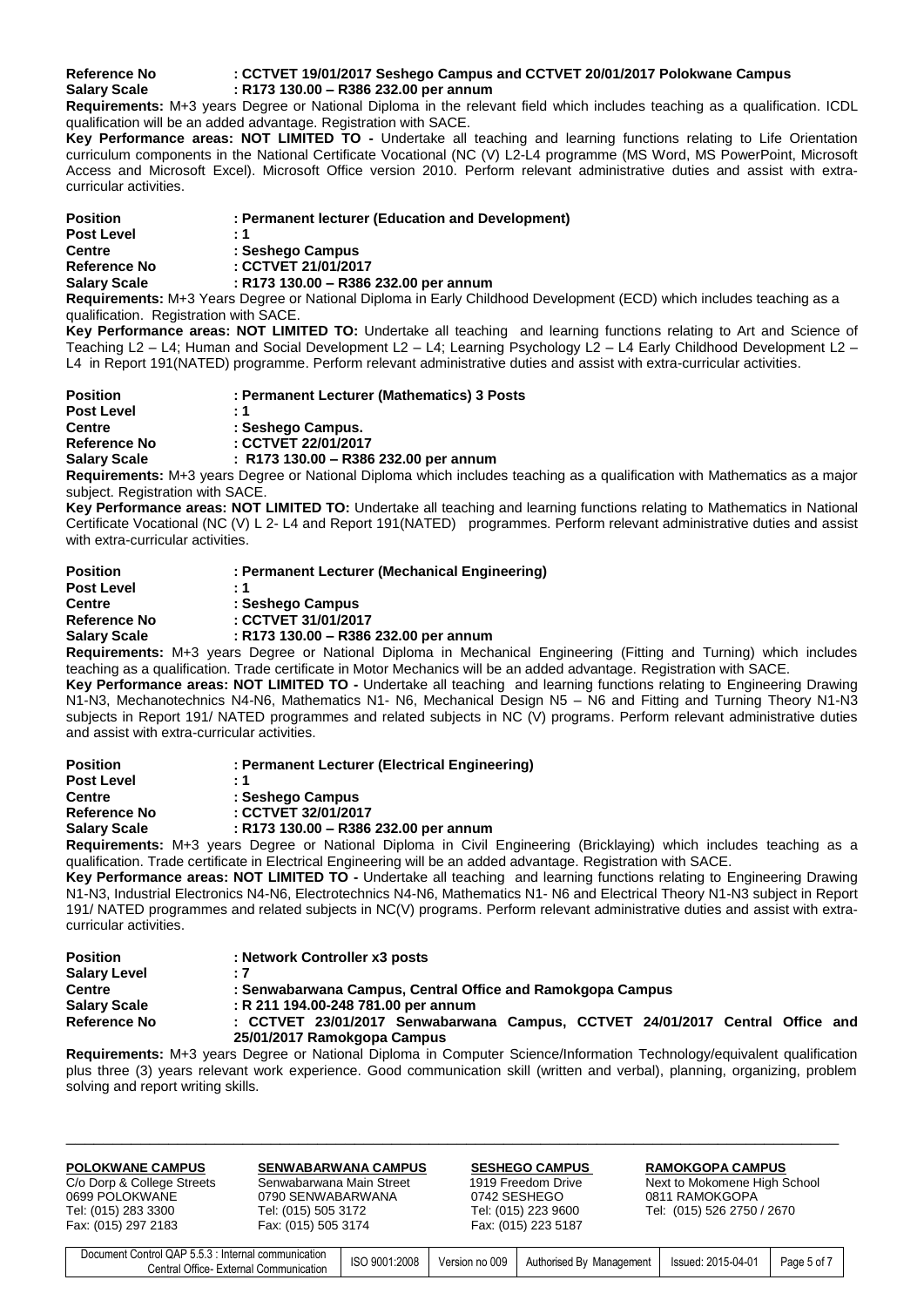**Key responsibility areas: NOT LIMITED TO:** manage WAN and LAN at the campus. Manage and maintain servers. Provide user support. Solve end-user problems. Manage day-to-day backups of the system. Install and maintain system and applications software.

| <b>Position</b>     | : Chief Provisioning Admin Clerk (Infrastructure Development and Maintenance Services)<br>re-advert |
|---------------------|-----------------------------------------------------------------------------------------------------|
| <b>Salary Level</b> | - 7                                                                                                 |
| <b>Centre</b>       | : Central Office                                                                                    |
| <b>Salary Scale</b> | : R 211 194.00-R248 781.00 per annum                                                                |
| <b>Reference No</b> | : CCTVET 26/01/2017                                                                                 |

**Requirements:** M+3 years Degree or National Diploma in Public Management / Business Management/ Finance and/or Project Management. Certificate in Environmental Health or Environmental Science will be an added advantage. Computer literacy. Valid driver's license. Minimum of three (3) years' experience in maintenance and security. Strong planning, organising and effective communication skills, report writing skill, time management skill, conflict management, ability to work as a team with other stakeholders. Knowledge of policies related to infrastructure development and maintenance management.

**Key responsibility areas: NOT LIMITED TO:** Ensure that the workplace meets the various safety requirements and ISO standards. Maintain college facilities (have sound knowledge of procurement process and procedures). Promote conducive working environment within the organization and conduct maintenance audits. Provide and maintain adequate facilities. Control and eliminate risk to the health and safety of employees. Assist in conducting safety risk assessments and making recommendations. Supervise maintenance team and facilitate minor college maintenance.

| <b>Position</b>     | : Library Assistant                 |
|---------------------|-------------------------------------|
| <b>Salary Level</b> | : 5                                 |
| <b>Centre</b>       | : Senwabarwana Campus               |
| <b>Salary Scale</b> | : R 142 461.00-167 814.00 per annum |
| Reference No        | : CCTVET 27/01/2017                 |

**Requirements:** M+3 years Degree or National Diploma in Library and Information Services or equivalent qualification. Relevant experience, Computer literacy (MS office application).

**Key responsibility areas: NOT LIMITED TO:** Perform circulation desk procedures, such as checking in and out materials processes, withdraws, repairs, or reconditions library materials. Shelves library materials and reads shelves, sorts and routes mail. Assists with library programs such as partaking in induction program of the college and displays. Assists patrons with ready-reference questions and reader advisory, data searching. Performs other related work as required. Participate in textbook recovering program. .

| Position     | : Accounting Clerk (2 Posts)                                                                                           |
|--------------|------------------------------------------------------------------------------------------------------------------------|
| Salary Level | : 5                                                                                                                    |
| Centre       | : Polokwane and Senwabarwana Campuses                                                                                  |
| Reference No | : Polokwane Campus-CCTVET 33/01/2017and Senwabarwana Campus- CCTVET 34/01/2017                                         |
| Salary Scale | R 142 461.00-167 814.00 per annum                                                                                      |
|              | <b>Pequirements:</b> M+3 year Diploma in Accounting / R Com Accounting Degree. Pelevant experience in finance environm |

**Requirements:** M+3 year Diploma in Accounting / B Com Accounting Degree. Relevant experience in finance environment will be an added advantage. Knowledge of PFMA and Treasury regulations. Good communication (verbal and written), planning, organising and interpersonal skills. Ability to function accurately and methodically under pressure .Computer literacy is a prerequisite. Valid driver's licence.

**Key Performance areas:** Verify project related claims such as stipend and suppliers before capturing a payment. Capture all project related claims for payment. Calculate stipends before capturing a payment. Post all project transactions on accounting system. Attend to all project related queries. Ensure compliance with College and project policies, procedures and guidelines. Attend to any other duties requested by the supervisor.

| <b>Position</b>     | : General Worker x 8 posts (College Permanent Appointment- 5 Central Office posts)                                                |
|---------------------|-----------------------------------------------------------------------------------------------------------------------------------|
| <b>Salary Level</b> | : 3                                                                                                                               |
| <b>Centre</b>       | : Polokwane Campus (3 posts) and Central Office (5 Posts)                                                                         |
| <b>Salary Scale</b> | : R100 545.00 - R118 440.00 per annum                                                                                             |
| Reference No        | : CCTVET 28/01/2017 Polokwane Campus and CCTVET 29/01/2017 Central Office                                                         |
|                     | <b>Requirements:</b> At least Grade 10/ARET level 2. Preference will be given to local residents within Polokwane Municipality (r |

**Requirements:** At least Grade 10/ABET level 2. Preference will be given to local residents within Polokwane Municipality (proof of residence to be attached).

**Key responsibility areas: NOT LIMITED TO:** Must be able to read and write .Sound knowledge of gardening and cleaning services. This includes the following actions: Sweep entrance and surrounding areas. Ensure that building, grounds and gardening are well maintained. Cleaning of offices, classrooms and windows.

### **Enquiries: Maphutha OM and Nyambi KS at 015 230 1800 NOTE:**

All interested candidates are requested to apply using a Z83 form available at any Government institution. Attach recently updated CV; certified copies of qualifications, academic records/transcripts and certified (within three months) copy of ID. No faxed or late applications will be considered. The College reserves the right to withdraw any post/s at any time. Please forward

|                     | Tel: (015) 505 3172 | Tel: (015) 223 9600 | Tel: (015) 526 2750 / 2670 |
|---------------------|---------------------|---------------------|----------------------------|
| Fax: (015) 297 2183 | Fax: (015) 505 3174 | Fax: (015) 223 5187 |                            |

| t Control QAP 5.5.3<br>Document<br>: Internal communication | 1:2008<br>$100^{\circ}$<br>900′ ر | Version no 009 | Authorised By | $: 2015 - 04 - 01$ | Page 6 of |
|-------------------------------------------------------------|-----------------------------------|----------------|---------------|--------------------|-----------|
| Central Office-<br>External Communication                   | IUU                               |                | Management    | Issued:            |           |